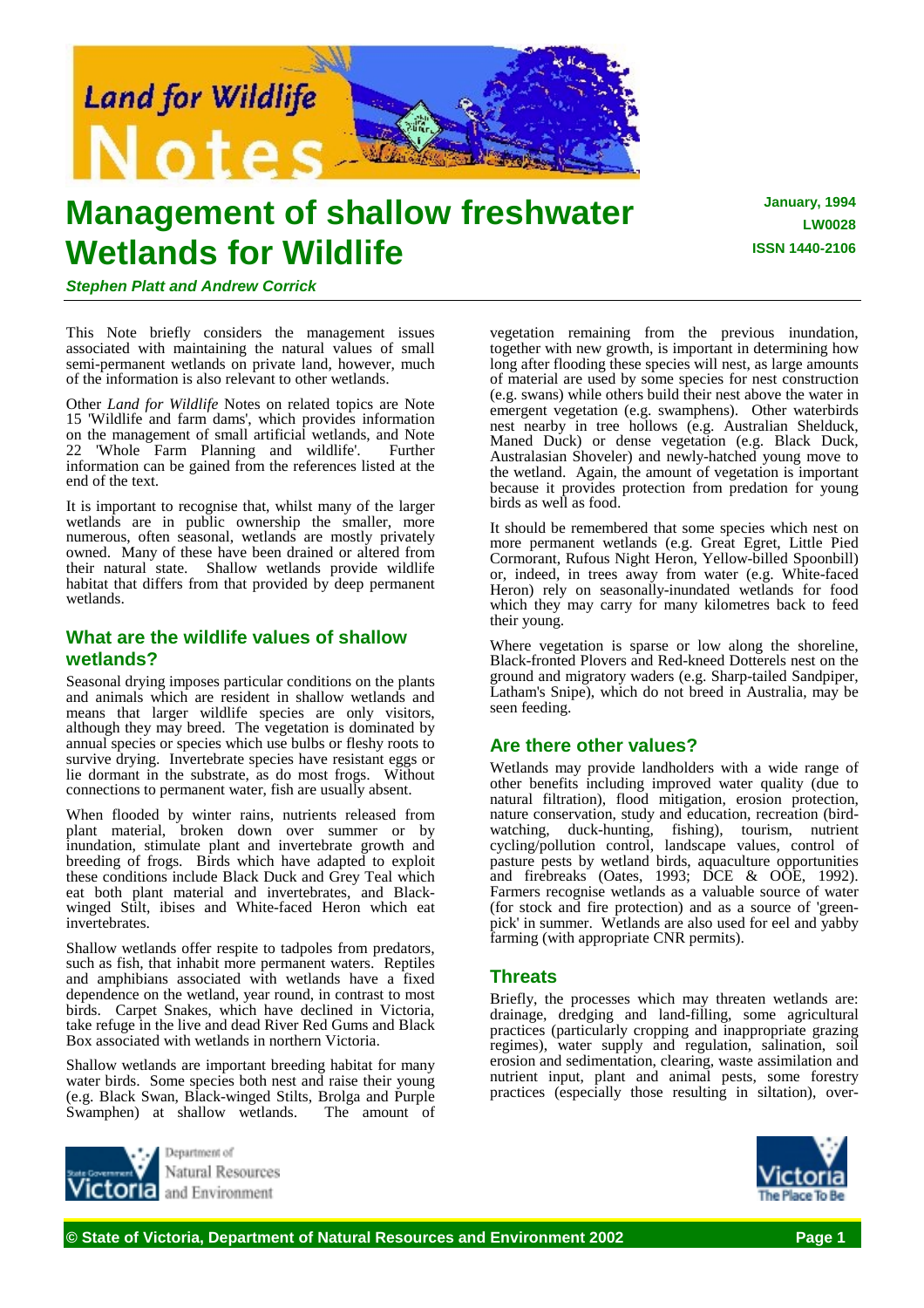fishing, excessive recreational use, fire and activities associated with mining and extractive industries.

While some of the threats to wetlands can be tackled on an individual property, many require a group approach to obtain changes in the whole catchment.

# **Wetland diversity**

There are a great variety of natural wetland types in Victoria. Variation in landscape position, geology, Variation in landscape position, geology, salinity, depth, size and vegetation are some of the attributes that contribute to this diversity. There can be large variation across relatively short distances. Wetlands also vary in their management history and degree of degradation. It is therefore difficult to provide prescriptions that will cover the great range of wetlands encountered across Victoria. The following management considerations are applicable to a wide range of wetlands and should be used as a guide only to the potential issues and management solutions that may be applied in specific instances.

# **Management considerations**

The overall aim of wetland management for wildlife is to promote a natural system in which natural processes operate and in which the elements necessary to sustain life (soil, water and nutrients), are maintained in a healthy state.

# *Planning*

Planning is essential if the full potential value of the wetland is to be attained (refer to Note 22 Whole Farm Planning). The first step in managing wetlands on a property is to prepare a management plan that considers your aims, issues and management actions.

Since individual wetlands are part of the broader landscape, which could include other wetlands, hollowbearing trees and extensive catchment areas, it may be necessary (and is advisable) to work in unison with other landholders to protect the wetland catchment. A network of wetlands throughout the area will usually have higher wildlife value than one isolated wetland. Several small wetlands are likely to support a greater variety and number of species than a single wetland. The Victorian Wetlands Database (CNR) may be able to assist in locating wetlands in your area and aerial photos can also be used.

The plan should allow for buffer zones around wetlands to protect the wetland against outside disturbances and address issues such as fencing, grazing regimes, weed control, tree planting and impacts of other activities (e.g. sedimentation following cultivation in the catchment, fertilizer or spray drift, etc.).

In most areas of management, a passive approach, allowing natural processes to 'manage' the wetland, is usually preferable to intervention. Careful prior investigation of the potential consequences of active management is essential.

In the following text, potential management actions are shown in boxes.

# *Water level*

Natural fluctuations in water level are a feature of all wetlands and, for shallow wetlands, are responsible for the dramatic seasonal changes which occur. The timing (season), duration and frequency of water level changes are all important in determining the nature of the wetland. Remember that it may be normal for a shallow wetland to contain no water for up to six months of each year .

A drop in water level may influence flowering and seed set or offer opportunities for regeneration. Differences in the depth of water, frequency and time of immersion influence what plant communities are present and the area they occupy. Water depth influences the availability of food, some species being able to exploit foods at greater depths (e.g. swans can eat aquatic vegetation to the depth of their neck length whilst Blue-billed Duck will dive for food). Periodic floods may control invasive plants (native and introduced), bring earthworms to the surface (providing a food supply) or allow fish and other aquatic life to take advantage of newly-inundated areas. Nest sites may be flooded and breeding affected. Wetland animals take advantage of food sources released by rising water levels. Breeding cycles may be activated by water level changes. Unnatural fluctuations may disrupt any of these processes.

Drying enhances decomposition of plant material contained in the wetland and encourages high productivity of vegetation and animals when the wetland refills with water. Some invertebrates require drying and reflooding for reproduction.

Longer periods of inundation do not necessarily improve wetland values and can be harmful. For example, if inundation lasts more than 12 months, productivity will be lower in the second year. River Red Gum (*Eucalyptus camaldulensis*) and Black Box (*E. largiflorens*) may be killed by more than four years continuous flooding (Briggs, 1988).

A natural regime of water level fluctuations is usually the appropriate aim of management. In south-eastern Australia, temporary wetlands are usually dry in summer and refill in winter or spring, however, considerable annual variation occurs, depending on rainfall patterns. Wetlands that have been drained can be restored by blocking the drain with suitable material which may include an outlet device/regulator (if some degree of continued water level control is required). Attention may have to be given to the sources of water in the wetland catchment if the natural regime is to be reinstated. In most instances, the zonation patterns of natural wetland vegetation can be used as a guide to the extent and duration of wetland flooding. For example, River Red Gums, reeds and sedges fringe many Victorian wetlands and represent the outermost margin that is above water at most times. Low herbs or floating-leaved plants may occupy the zone that undergoes regular fluctuations and submerged plants, such as stoneworts and water milfoils, the deeper sections that are rarely dry. Of course, deeper sections are often not present in shallow seasonal wetlands so species sensitive to prolonged inundation (e.g. River Red Gums) may occur throughout. Refer to DCE & OOE, (1992b) for a method of determining wetland boundaries.

*.*Briggs (1988) comments that wetlands need to remain flooded for at least 4-6 months in the year to allow for successful reproduction of waterbirds. This reproductive sequence involves pair formation, nest construction, incubation, brood rearing and fledging of young.

Seed-bearing plants, when flooded in autumn, may attract large flocks of waterbirds, especially ducks. Rice growers often (unintentionally) create excellent habitat for ducks which can cause extensive damage to the crop.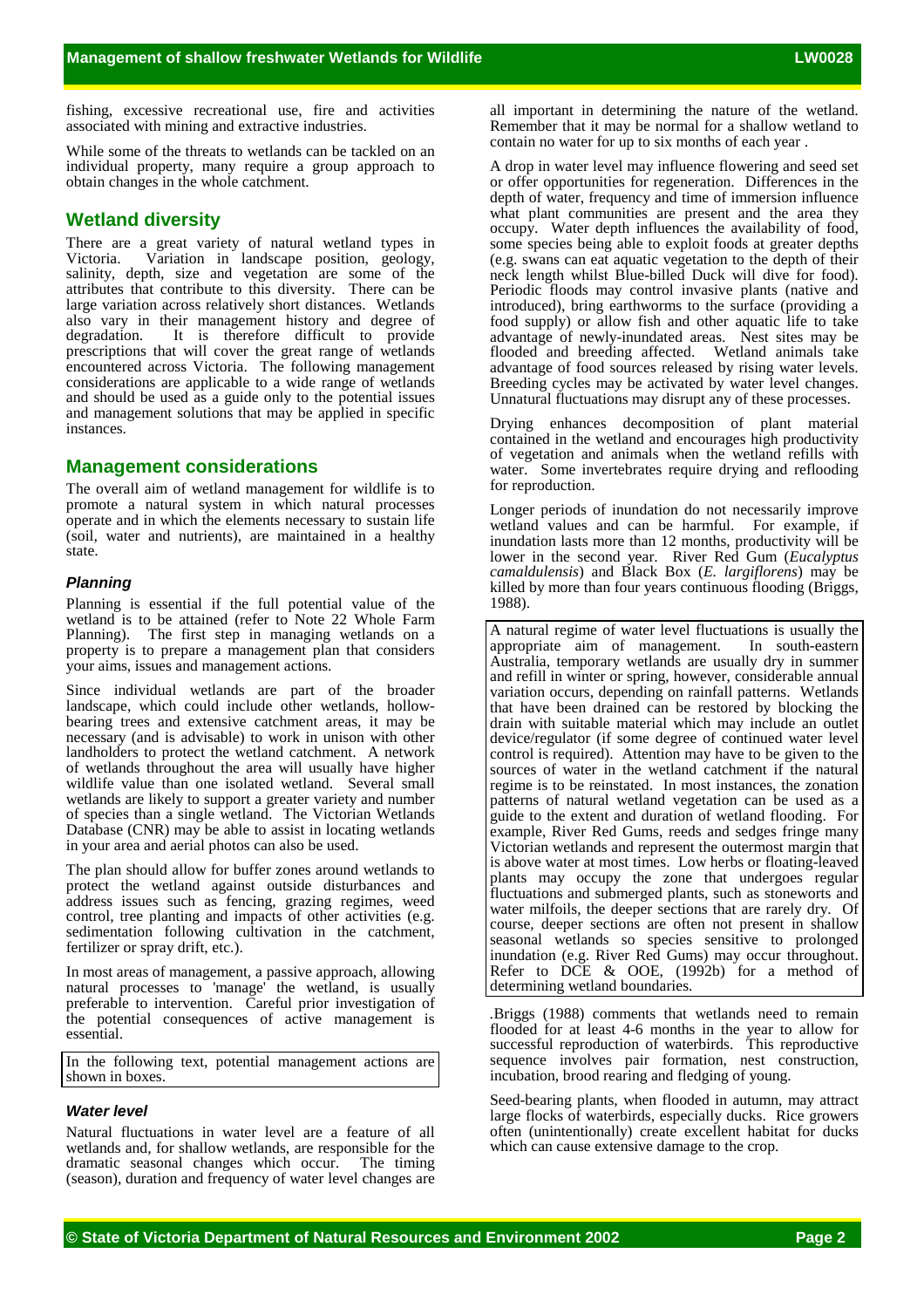

#### *The extent and duration of wetland flooding is indicated by the distribution of wetland species*

### *Water turbidity & sedimentation*

Water quality is affected by human activities within the wetland catchment and by natural events such as storms, wind and rainfall.

Water turbidity influences the efficiency of visual predators and can change the nature of the bottom vegetation and food sources for wildlife.

Sedimentation of the wetland reduces its volume, can smother plants and affect animals (e.g. cover fish spawning sites) and reduce light penetration. Nutrients and toxins bound to sediments washed into the wetland may affect plant and animal populations.

Establishment of a suitable level of plant cover in the wetland catchment, and particularly around the wetland, will limit erosion as a source of sediment. Leaf litter is also beneficial in reducing the impact of rainfall as a cause of erosion. Reducing the stocking rate or changing the pasture composition may be necessary. Soil disturbance should be avoided, particularly near to the wetland. Disturbance by livestock can be avoided through fencing or de-stocking during sensitive periods (especially whenever soils are soft). A sediment trap, consisting of a well-vegetated depression, can be installed above the wetland, if this will not interfere with other values.

#### *Salinization*

Salinization of the wetland may occur with changes in catchment hydrology. Changing salinity levels have dramatic effects on plant and animal life with saltintolerant species disappearing and being replaced by salttolerant species.

Within the catchment, revegetation of groundwater recharge areas will help to control or prevent salinization of wetlands. Salinity Plans are available for most catchments. Enquire at your nearest CNR office or library about opportunities to inspect local salinity plans.

Private companies offer water-quality monitoring services, if required. Your local CNR office may be able to offer advice on local contacts.

#### *Wave action*

Wave action can affect the shoreline profile (and hence plant communities), and may lead to erosion of banks and siltation. Wave action is most noticeable in permanent wetlands with a large surface area.

Control is achieved by establishing binding native vegetation along the shoreline. Reducing grazing levels to retain vegetation cover in dry periods is also very useful.

#### *Light and temperature*

Light is required for plant growth. Temperature influences the amount of dissolved oxygen which, in turn, influences the rate of plant decomposition and the activity of wetland lifeforms. High light penetration, suitable nutrient loads, calm water and warm temperatures favour algal blooms which can be toxic and, in any case, reduce light available to submerged plants. Shade from trees affects the Shade from trees affects the distribution of annual plants in the wetland and can reduce water temperature. For example, water temperature affects physiological processes such as spawning, hatching, feeding, growth and migration of fish.

Use local natural wetlands as a guide for planting. Avoid creating conditions favourable to blue-green 'algae', by paying attention to the input of nutrients to the wetland, especially sources of nitrogen and phosphorus (see *Land for Wildlife News* Vol. 2, No. 2, p 3). The Aquatic Botany Group, Environmental Assessment Section, State Water Laboratory of Victoria, 590 Orrong Road, Armadale, 3143 (tel: 03-508 2666) can assist with identification and management of blue-greens.

#### *Nutrients/toxins*

Changes in the level of nutrients can have a major impact on the plant community and significant increases can eliminate plants that are adapted to low levels of nutrients or that are shaded by the increased phytoplankton growth. Excessive plant growth leads to lower water movement and reduced dissolved oxygen which is required by aquatic life. Nutrient changes may favour exotic plants which can displace native species and so change the nature of the wetland.

Chemicals may be harmful to aquatic life: fish may be killed by chemicals such as ammonia, pesticides and phenols and crustaceans by copper from fungicide sprays. Human consumption of fish may be dangerous, as a result of accumulated toxins.

Sources of nutrients include fertilizer, manure, sediment and effluent (e.g. from dairies, leaking septic tanks, some household detergents or old garbage dumps). Nutrient levels may change naturally, for example, as a result of colonisation by a flock of birds. Toxins may be used for agricultural, other commercial or household purposes on the property or further afield. Extreme events, such as floods, must be considered in planning for effective protection of the wetland, as these may cause nutrients or toxins to be mobilised.

Carefully consider fertilizer input to pastures (close to wetlands), create a buffer zone of dense low plant cover (local native reeds, sedges, grasses) surrounding the wetland, manage grazing and promote natural recycling of stock faeces in pasture. Avoid the use of toxic chemicals wherever possible, use according to manufacturer's instructions and return unused portions to approved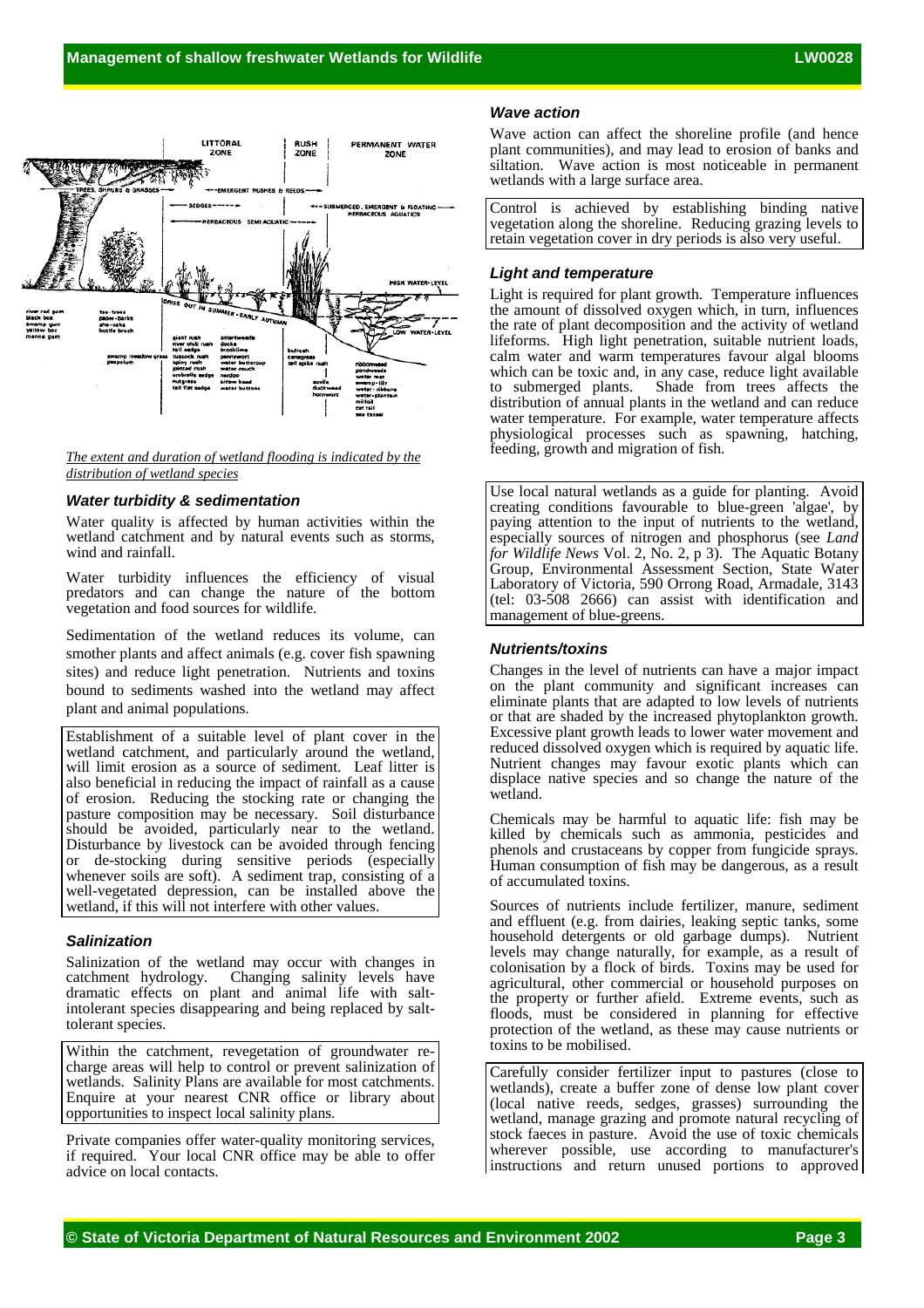disposal agents (your council will probably be able to advise of the procedure in your area).

## *Problem plants/animals*

Some 149 environmental weeds of herb-dominated freshwater wetlands and 42 of shrub-dominated freshwater wetlands have been identified (Carr et al, 1992). Environmental weeds affect the vegetation of wetlands and this affects animal communities (Carr et al, 1992; Loyn & French, 1991). For example, native wetland plants can be displaced by introduced competitors.

Prevent or reduce the rate of weed invasion by reducing the level of disturbance to soils and plant communities (e.g. cultivation, livestock, vehicular movement), excessive fires and frequent unnatural flooding or drying regimes. Avoid introducing sources of weed seeds (e.g. livestock feed cut from wetlands that contain weeds). Reduce the 'edge' between wetland and other land use by increasing the buffer area around the wetland and keeping vehicle tracks well away (20 metres) from wetland margins.

Fire, flooding and digging by native animals are examples of natural forms of disturbance that may favour weed invasion. It is generally not advisable to alter these natural processes in order to attempt control. Flooding may exclude plant species that might otherwise invade the wetland.

Many chemical weedicides are unsuitable for use near wetlands as they are transported by water and can easily enter the food chain. Frogs, fish and invertebrates are particularly vulnerable to chemicals.

Avoid the use of chemical controls near wetlands and follow manufacturer's instructions carefully to avoid contamination of wetland areas. Alternative techniques include manual removal, mowing, overlay and overplanting (see LFW News Vol. 1, No. 10).

Wetlands that are fenced and providing cover for native animals may also provide habitat for unwanted species such as rabbits and foxes.

A vermin control program for the wetland should be incorporated into the management plan for vermin throughout the property/area (*refer to Land for Wildlife* Note 24 - Foxes - options for control in wildlife habitat, *Land for Wildlife News* Vol.1 No. 8 p 5, Vol. 2, No. 2, p3).

Swamp Rats may occupy dense vegetation around wetland margins and can be responsible for chewing bark of young trees and shrubs (especially in late winter).

Modifying the habitat by keeping long grass off the site (by mowing, limited grazing) during establishment of the plantation can prevent this problem (Temby 1992).

# *Grazing & trampling*

Grazing by native herbivores is a natural process in many wetland types and may be necessary to maintain diversity. Overgrazing is damaging to wetlands. Some wetlands, such as alpine bogs and tidal marshes do not tolerate any grazing by livestock without sustaining damage.

Grazing may damage wetlands by changing vegetation, soil and hydrological processes. Livestock can selectively graze palatable species, trample plants, pugg soils, increase nutrient levels through addition of faeces, advantage weeds through soil disturbance and remove seed-heads and flowers. Weed seeds can be introduced with stock feed or with faeces. Vegetation needed for nesting and cover from predators may be removed. On the other hand, wellmanaged grazing can maintain open areas preferred by some waterfowl and reduce the dominance of some prolific plant species, allowing others to survive.

The impact of grazing will vary according to the timing (season and duration) and the type of stock. Cattle readily enter water to graze emergent plants; however sheep are less likely to enter water, cannot graze in deep water and are less likely to be grazed on wet sites due to the dangers of contracting footrot or liver fluke. The stocking rate, the plant community being grazed, the presence and numbers of native and exotic grazers and prevailing climatic conditions also play a part in determining the impact of grazing.

Grazing should be managed to minimise damage by restricting access to all or part of the wetland (particularly in areas with sensitive or rare species) using appropriate fencing. Alternatively, if cessation of grazing is not possible, restrict the duration, timing and number of livestock to a level where wetland values are maintained and damage minimised. The period when soils are dry, seeds have fallen and breeding is absent may be suitable for grazing. The exact number of stock that can be grazed and the impact they will have on different wetland types can only be determined by experiment and observation. It is better to underestimate the number of stock than overestimate. Pigs and goats are destructive feeders and should not be permitted access to wetlands. Where livestock access is prevented, and the wetland was used for livestock watering, then water might be pumped or siphoned to a trough. If limited access to the wetland is permitted then the effect of livestock on this reduced area will increase if livestock numbers are not reduced. Gravel ramps may need to be built at access points to avoid damage. Access for native animals must also be taken into account. Standard cattle and sheep fences will not prevent access by kangaroos and their relatives (qv LFW Note 29).

## *Fire*

Fire can be a frequent event in wetlands (CNR, 1993). Seasonal wetlands may dry out sufficiently during summer to burn. Many of the plants in these wetlands are adapted to survive fire by such means as re-shooting from underground rootstocks or rapid re-colonisation from soilstored seed. Wetlands that rarely dry out may be damaged by fire. Unseasonal fires can be harmful to wetland plants and animals. Fire can be particularly damaging to wetlands on peaty soils as the peat, if sufficiently dry, can be consumed by the fire. Fire can remove food, nesting materials and cover needed to shelter from predators. Ash from fire may contribute a substantial quantity of nutrients to the wetland. Following fire, sedimentation may increase along with water temperature, as a result of less vegetation cover. Frequent fires may favour weed invasions. Fire may increase wetland plant diversity by reducing the dominance of vigorous species.

As a management tool, fire may be used to remove dense above-ground vegetation from an area of a wetland for revegetation purposes. Department of Conservation and Natural Resources' staff may be consulted about the safe use of fire for vegetation management and if, and when, it should be used. If fire is used, always allow room for errors and insufficient knowledge by burning only a portion of the wetland at any one time and, of course, always take note of fire restrictions.

Soil disturbance, changes to surface drainage and loss of vegetation cover should be minimised by limiting the